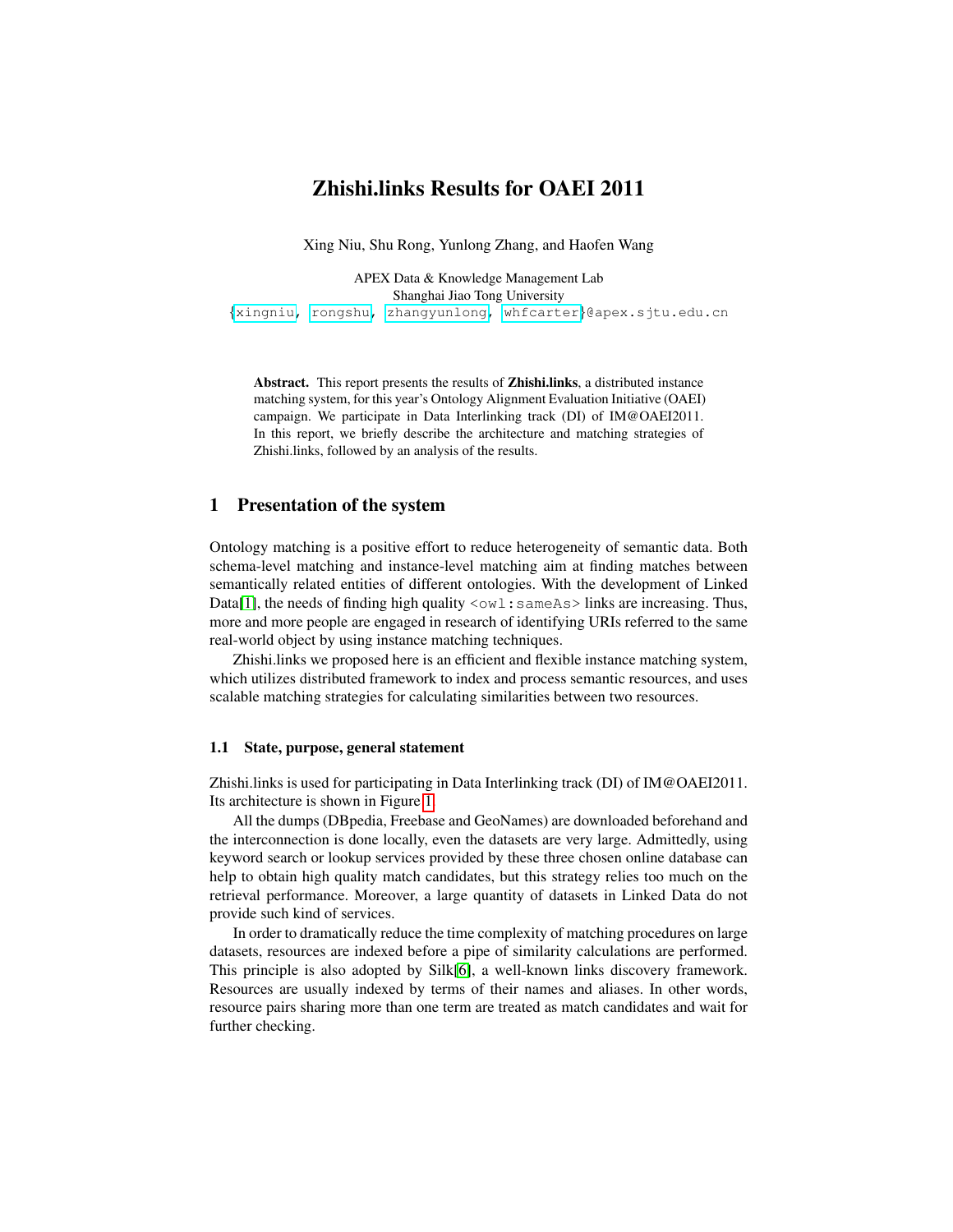

<span id="page-1-0"></span>Fig. 1. Architecture of Zhishi.links

The comparison between two resources begins from the string similarity calculation. The more terms two resources' names share, the more similar they are. If a resource has more than one name (i.e. it has aliases), all names take part in similarity calculations and the highest similarity value is chosen. String similarities are used to filter out the least likely match candidates by setting a proper threshold.

Afterwards, semantic similarities are calculated. Generally speaking, similarity scores computed in the previous step increases if two resources have some sematic resemblances (e.g. the same property-value pairs), otherwise penalties are paid. Specifically, functional properties (owl:FunctionalProperty) and inverse-functional properties (owl:InverseFunctionalProperty) have higher weights than ordinary properties.

Finally, match candidates are sorted by their similarity scores. In some cases, two or more match candidates may have the same highest similarity scores. Zhishi.links compares their default labels again and chooses the closest matching pair.

#### 1.2 Specific techniques used

Since these three datasets are huge, even though we adopt index-based pre-matching, we still suffer from high time and space complexities. We utilize distributed MapReduce[\[3\]](#page-6-2) framework to accomplish this work. The map function produces a list of key-value pairs, where the keys are the index terms and the values are complete semantic descriptions of resources. After sorting, resources with the same index term (match candidates) gather together and further comparisons are made by reduce function in one computing node.

Properties unique to an object, such as inverse-functional properties, can be used to determine its identity[\[4\]](#page-6-3). Values of this kind of properties can also be used to filter or generate match candidates. Here we cite an example of using geographical coordinate to filter candidates before semantic similarity calculation. Most of the time, the geographical coordinate is unique to a location, but unfortunately, the data type of co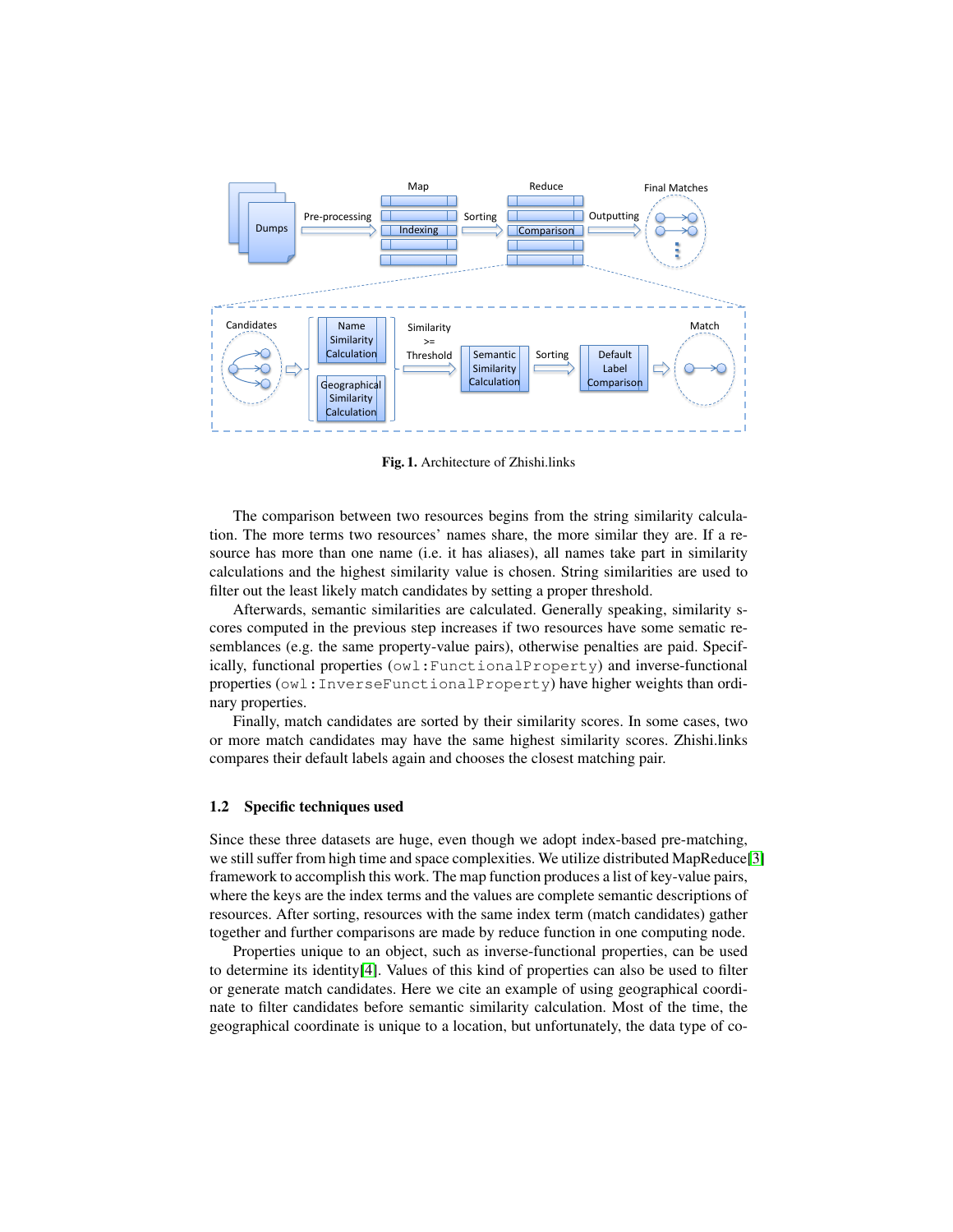ordinates is a pair of floating point numbers and they can not be used as index terms. So as shown in Figure [1,](#page-1-0) we can calculate geographical similarity by computing distance between two coordinate. Intuitively, if two locations are wide apart, the corresponding match candidate should be filtered out.

#### <span id="page-2-2"></span>1.3 Adaptations made for the evaluation

In Data Interlinking track, participates are asked to retrieve New York Times interlinks with DBpedia, Freebase and GeoMames. Structured data provided by New York Times is relatively scant. Usually, New York Times just provides a resource's name using skos: prefLabel property<sup>[1](#page-2-0)</sup>. In some cases, a short definition (skos: definition) and a topic page's URL (nyt:topicPage) can be obtained. Thus, Virtual Documents are constructed for resources from other three data sources by splicing values of characteristic properties. Similarity between a Virtual Document and a topic page (abstract, articles' titles and snippets are included) is calculated in semantic similarity calculation phase.

Nearly all default names and aliases in these four data sources are well-designed. Many of them are appended disambiguation information (e.g. "Michael Mann (director)") or supplements (e.g. "University of California, Los Angeles"). Such phrases are isolated because 1. they can be treated as values of characteristic properties and used to calculate semantic similarities, and 2. they may bring about noise when the complete labels are used for string similarity calculation.

Beside these appended phrases, several special words in names are extracted for producing unified values of characteristic properties. For resources which are instances of "People", "Jr." and "Sr." are detected due to the reason that these words have good discriminability. For instances of "Locations" and "Organizations", more keywords are concerned and the full lists of these keywords are shown in Appendix section.

The "name" and "alias" we mentioned above refer to different properties in different data sources. Table [1](#page-2-1) shows the exact properties that are used as "name" and "alias".

| <b>Data Source</b> | <b>Name</b>                      | Alias                         |
|--------------------|----------------------------------|-------------------------------|
|                    | New York Times skos: prefLabel - |                               |
| DBpedia            | rdfs:label                       | dbpedia-owl:wikiPageRedirects |
| Freebase           | rdfs:label                       | fb:common.topic.alias         |
| <b>GeoNames</b>    | gn:name                          | gn:alternateName              |

<span id="page-2-1"></span>Table 1. Properties Used as "Name" and "Alias"

#### 1.4 Link to the system and parameters file

The homepage of Zhishi.links is [http://apex.sjtu.edu.cn/apex\\_wiki/Zhi](http://apex.sjtu.edu.cn/apex_wiki/Zhishi.links)shi. [links](http://apex.sjtu.edu.cn/apex_wiki/Zhishi.links). More information about our instance matching system can be found here.

<span id="page-2-0"></span><sup>&</sup>lt;sup>1</sup> Results of using  $nyt:search$ <sub>-api-query</sub> are unreachable for us.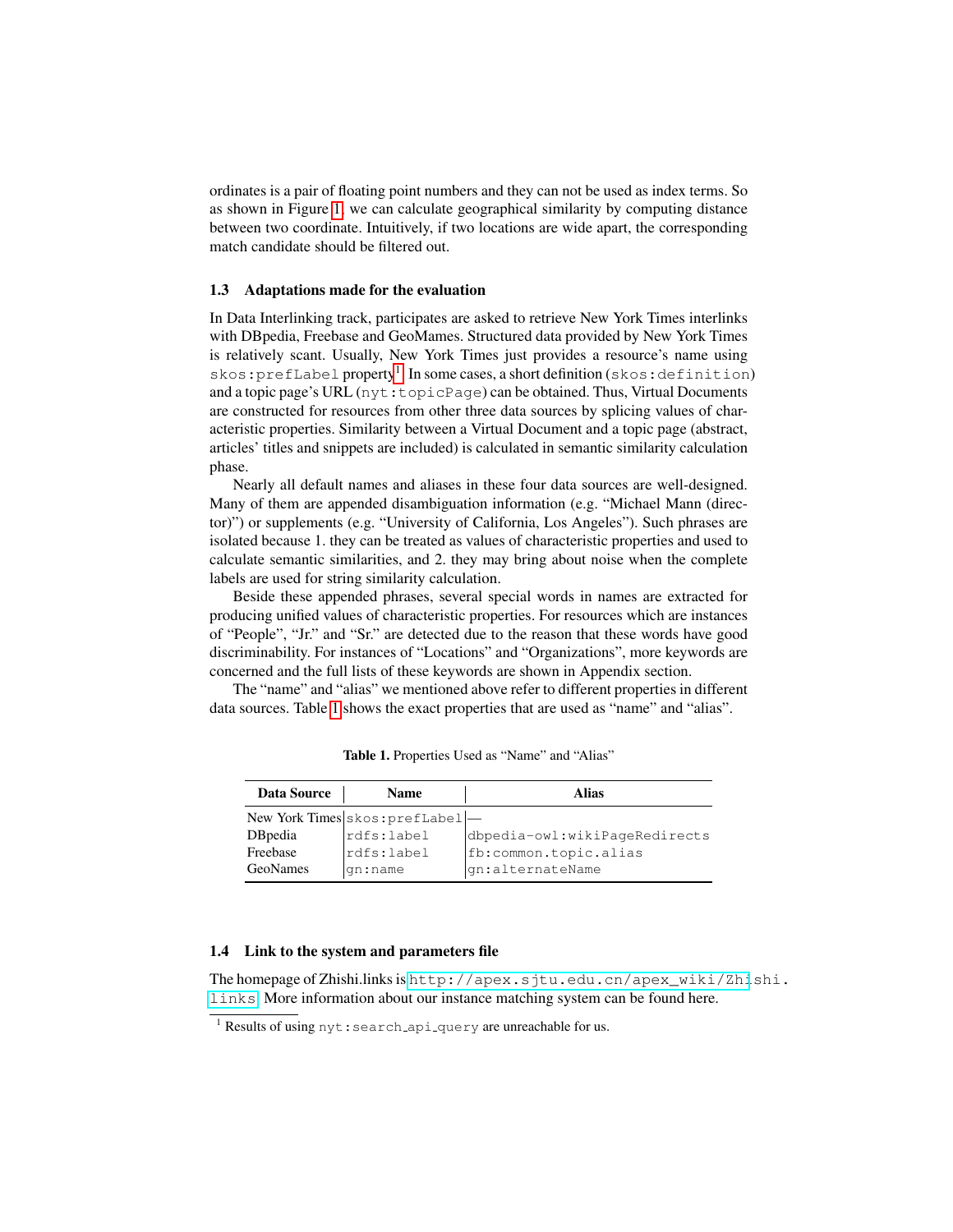#### 1.5 Link to the set of provided alignments (in align format)

The results of Zhishi.links for IM@OAEI2011 can be found at [http://apex.sjtu.](http://apex.sjtu.edu.cn/apex_wiki/Zhishi.links) [edu.cn/apex\\_wiki/Zhishi.links](http://apex.sjtu.edu.cn/apex_wiki/Zhishi.links).

## 2 Results

In this section, we will present the result of Zhishi.links for DI track in detail and give related analysis. Tests were carried out on a Hadoop computer cluster. Each node has a quad-core Intel Core 2 processor (4M Cache, 2.66 GHz), 8GB memory. The number of reduce tasks was set to 50.

#### 2.1 DI-nyt-geonames

The version of GeoNames dump we used is May 4th.

The final results are shown in Table [2,](#page-3-0) where precision, recall and f-measure are provided. After filtering, 128,795 match candidates were sent to semantic similarity calculation component and approximately 98.9% (H Recall) expected matches were include.

One reason for the notable decrease of recall is that URI aliases exist in this dataset: different URIs are used to identify the same location. For example,  $qn:1863967^2$  $qn:1863967^2$ and gn:186[3](#page-3-2)961<sup>3</sup> refer to the same place in Japan: their names are both "Fukuoka" and their geographical coordinates are very close. We can hardly resolve this problem off-line except some official rules are provided.

<span id="page-3-0"></span>Table 2. Performance of Zhishi.links (NYT-GeoNames)

|  |  | Type   Precision Recall F-measure   Candidates Expected H_Recall |  |
|--|--|------------------------------------------------------------------|--|
|  |  | Locations 0.938 0.883 0.910 128,795 1,789 0.989                  |  |

#### 2.2 DI-nyt-dbpedia

The version of DBpedia dump we used is 3.6.

Zhishi.links performs best on DBpedia, as shown in Table [3.](#page-4-0) Wikipedia's strict and advanced naming conventions<sup>[4](#page-3-3)</sup> and abundant aliases guarantee the quality and quantity of resources' names separately, which help a lot in similarity calculation phase.

However, precisions here are not satisfactory. We have investigated the causes and found that many incorrect matches occurred when ambiguities were existing. As explained in Section [1.3,](#page-2-2) New York Times does not provide sufficient structured descriptive data, hence more sophisticated matching methods should be applied.

<span id="page-3-1"></span><sup>&</sup>lt;sup>2</sup> http://sws.geonames.org/1863967/

<span id="page-3-2"></span><sup>3</sup> http://sws.geonames.org/1863961/

<span id="page-3-3"></span><sup>4</sup> [http://en.wikipedia.org/wiki/Wikipedia:Naming\\_conventions](http://en.wikipedia.org/wiki/Wikipedia:Naming_conventions)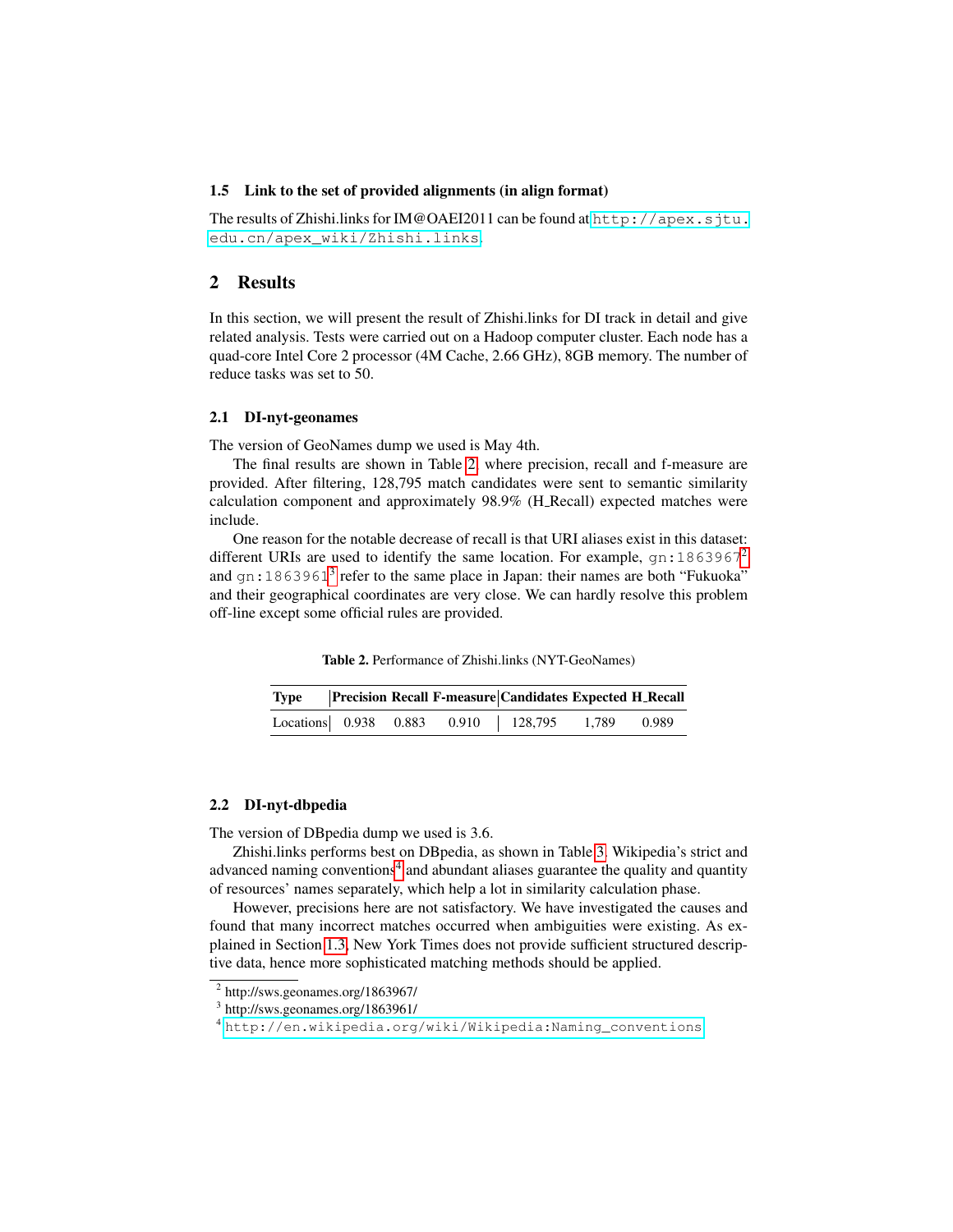<span id="page-4-0"></span>Table 3. Performance of Zhishi.links (NYT-DBpedia)

| <b>Type</b>   |       |       |       | Precision Recall F-measure Candidates Expected H_Recall |       |       |
|---------------|-------|-------|-------|---------------------------------------------------------|-------|-------|
| People        | 0.971 | 0.970 | 0.970 | 16.787                                                  | 4.977 | 0.992 |
| Organizations | 0.896 | 0.932 | 0.913 | 10,679                                                  | 1.965 | 0.957 |
| Locations     | 0.910 | 0.914 | 0.912 | 47,490                                                  | 1.920 | 0.983 |

#### 2.3 DI-nyt-freebase

The version of Freebase dump we used is July 7th.

URI aliases also exist in Freebase. RDF dump built by  $RDFizer<sup>5</sup>$  $RDFizer<sup>5</sup>$  $RDFizer<sup>5</sup>$  does not contain URIs for resource. They should be generated by using values of  $fb:type.$  object.key. Unfortunately, this procedure produces more than one URI for a single resource. For example, http://rdf.freebase.com/ns/en.amanda hesser, http://rdf.freebase.com/ns/user.jamie.nytdataid.63892856178165632613, http://rdf.freebase.com/ns/wikipedia.en.Amanda Hesser, etc. all refer to a person named "Amanda Hesser".

Unlike GeoNames, only one URI for a resource is chosen in pre-processing phase. That is why the highest recalls (H Recalls), as shown in Table [4,](#page-4-2) are also unsatisfactory. The priority list we used is:

- 1. http://rdf.freebase.com/ns/en.\*
- 2. http://rdf.freebase.com/ns/user.jamie.nytdataid.\*
- 3. http://rdf.freebase.com/ns/authority.us.gov.loc.na.n\*
- 4. http://rdf.freebase.com/ns/authority.iso.\*
- 5. http://rdf.freebase.com/ns/business.cik.\*

If the URIs in reference alignments do not follow this priority list, mistakes would be unavoidable.

| <b>Type</b>   |             |       |       | Precision Recall F-measure Candidates Expected H_Recall |       |       |
|---------------|-------------|-------|-------|---------------------------------------------------------|-------|-------|
| People        | 0.929       | 0.924 | 0.926 | 26.382                                                  | 4.979 | 0.964 |
| Organizations | 0.887 0.853 |       | 0.870 | 12.664                                                  | 3.044 | 0.889 |
| Locations     | 0.902       | 0.865 | 0.883 | 14,705                                                  | 1.920 | 0.932 |

<span id="page-4-2"></span>Table 4. Performance of Zhishi.links (NYT-Freebase)

# 3 General comments

In this section, we will give some additional comments on Zhishi.links results and provide some suggestions to OAEI organizers.

<span id="page-4-1"></span><sup>5</sup> <http://code.google.com/p/freebase-quad-rdfize/>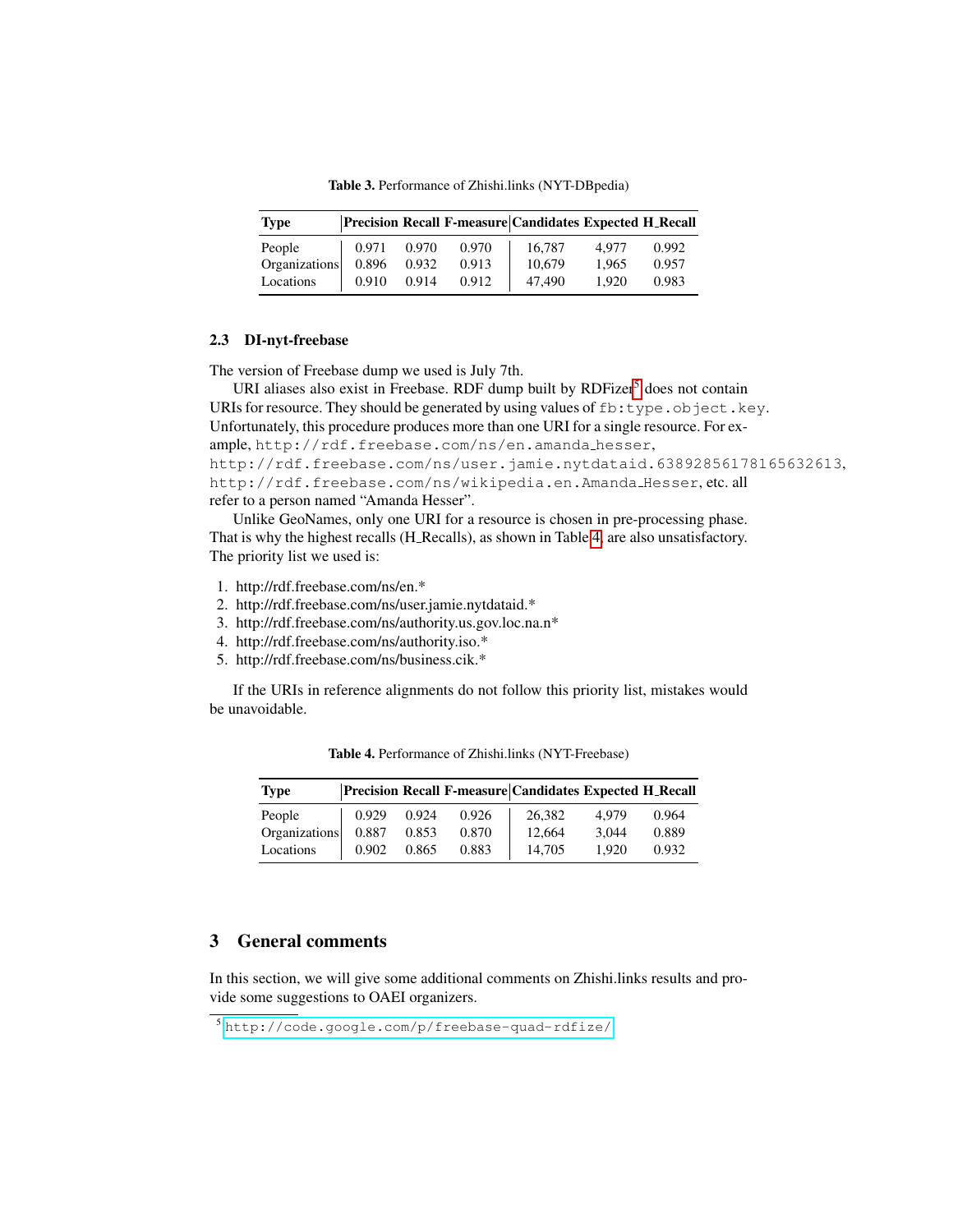#### 3.1 Discussions on the way to improve the proposed system

Several shortcomings of Zhishi.links can be seen and need to be overcome in the future:

- When it comes with the problem of homonyms, instance matching systems should exploit as much information as possible to enhance the discriminability of their matchers. Currently, subject to the fact that most descriptions given by New York Times are written in natural language, the performance of our semantic similarity calculator are constrained. We are considering more tests carrying out on datasets in different styles and designing a more robust system.
- In DI track, only three types of resources are involved. The special words in names, which are extracted as values of characteristic properties, are chosen manually. Some smarter strategies should be applied to accomplish this mission.

#### 3.2 Comments on the OAEI 2011 test cases

We are very interested in testing our matching system on large-scale real-world data. It can help validating the robustness and applicability of the proposed methods. However, crude raw data may have some defects. The URI aliases problem, for example, is what we have met. We hope that these issues are resolved in the future or considered in the evaluation.



#### 3.3 Proposed new measures

<span id="page-5-0"></span>Fig. 2. F-measures on Different Confidence Thresholds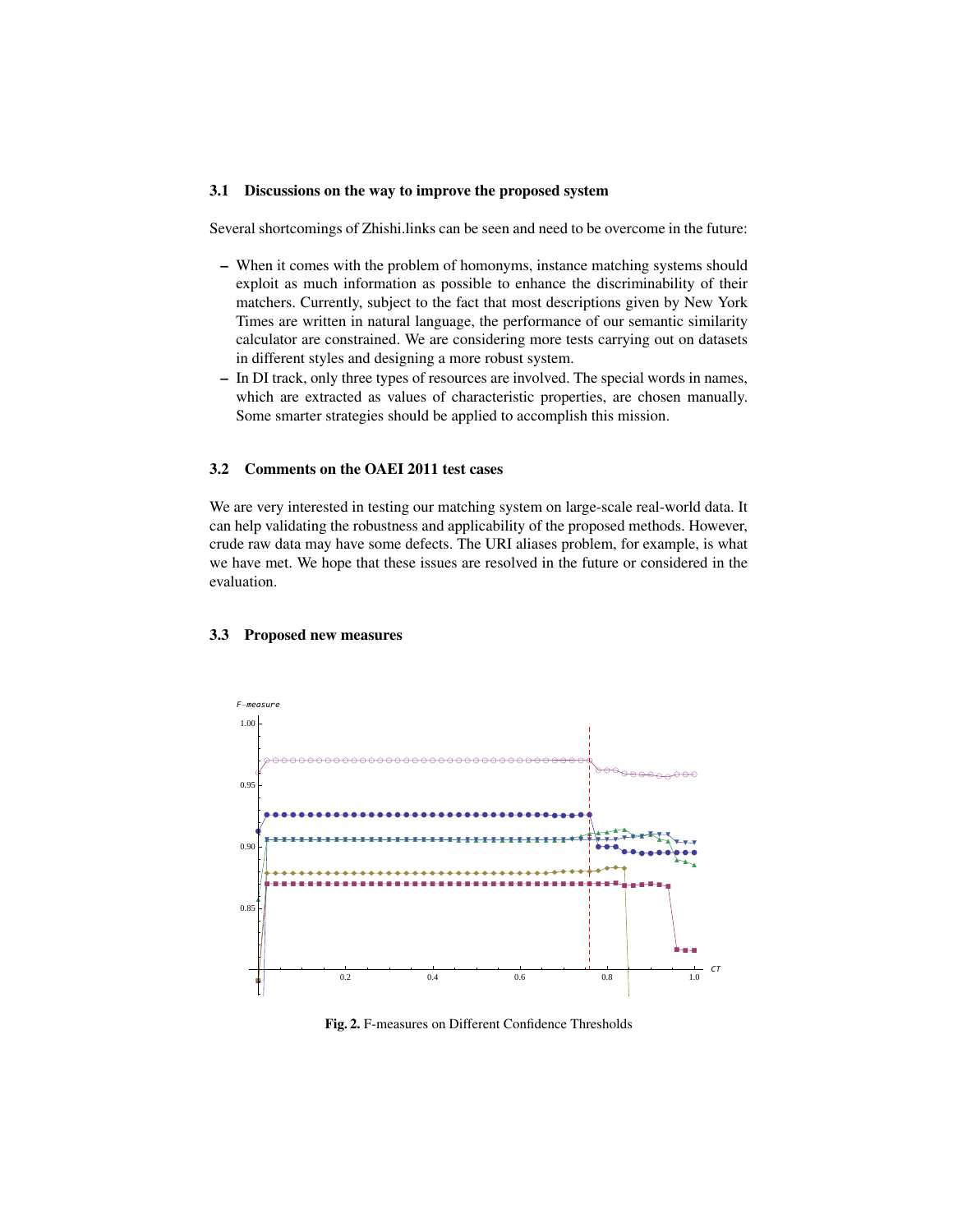Our goal is to design a general instance matching system. It should not sensitive to what type of resources should be matched and what data source resources come from. So what we need is a matching method with high stability.

As Shown in Figure [2,](#page-5-0) we choose match candidates above continuously varying *confidence threshold*s (*CT*) and plot the corresponding *F-measure*s on the chart. The six curves in this chart indicate the results for matching tasks carried out on DBpedia and Freebase. We can determined a fixed *CT* value to filter final match candidates. For instance, we can choose  $CT = 0.76$  here. Then the performances are not the best, but are relative acceptable (other matching systems are not taken into consideration).

Here we just mentioned the concept of stability. The complete descriptions for evaluating the stability of matching systems are elaborate in [\[5\]](#page-6-4).

## 4 Conclusion

In this report, we have presented a brief description of Zhishi.links, an instance matching system. We have introduced the architecture of our system and specific techniques we used. Also, the results have been analyzed in detail and several guides for improvements have been proposed. We look forwards to build an instance matching system with better performance and higher stability in the future.

#### References

- <span id="page-6-0"></span>1. Bizer, C., Heath, T., Berners-Lee, T.: Linked Data - The Story So Far. Int. J. Semantic Web Inf. Syst. 5(3), 1–22 (2009)
- <span id="page-6-5"></span>2. Bouquet, P., Stoermer, H., Tummarello, G., Halpin, H. (eds.): Proceedings of the WWW2007 Workshop  $I^3$ : Identity, Identifiers, Identification, Entity-Centric Approaches to Information and Knowledge Management on the Web, Banff, Canada, May 8, 2007, CEUR Workshop Proceedings, vol. 249. CEUR-WS.org (2007)
- <span id="page-6-2"></span>3. Dean, J., Ghemawat, S.: MapReduce: Simplified Data Processing on Large Clusters. In: OSDI. pp. 137–150 (2004)
- <span id="page-6-3"></span>4. Hogan, A., Harth, A., Decker, S.: Performing object consolidation on the semantic web data graph. In: Bouquet et al. [\[2\]](#page-6-5)
- <span id="page-6-4"></span>5. Niu, X., Wang, H., Wu, G., Qi, G., Yu, Y.: Evaluating the stability and credibility of ontology matching methods. In: Antoniou, G., Grobelnik, M., Simperl, E.P.B., Parsia, B., Plexousakis, D., Leenheer, P.D., Pan, J.Z. (eds.) ESWC (1). Lecture Notes in Computer Science, vol. 6643, pp. 275–289. Springer (2011)
- <span id="page-6-1"></span>6. Volz, J., Bizer, C., Gaedke, M., Kobilarov, G.: Discovering and Maintaining Links on the Web of Data. In: Bernstein, A., Karger, D.R., Heath, T., Feigenbaum, L., Maynard, D., Motta, E., Thirunarayan, K. (eds.) International Semantic Web Conference. Lecture Notes in Computer Science, vol. 5823, pp. 650–665. Springer (2009)